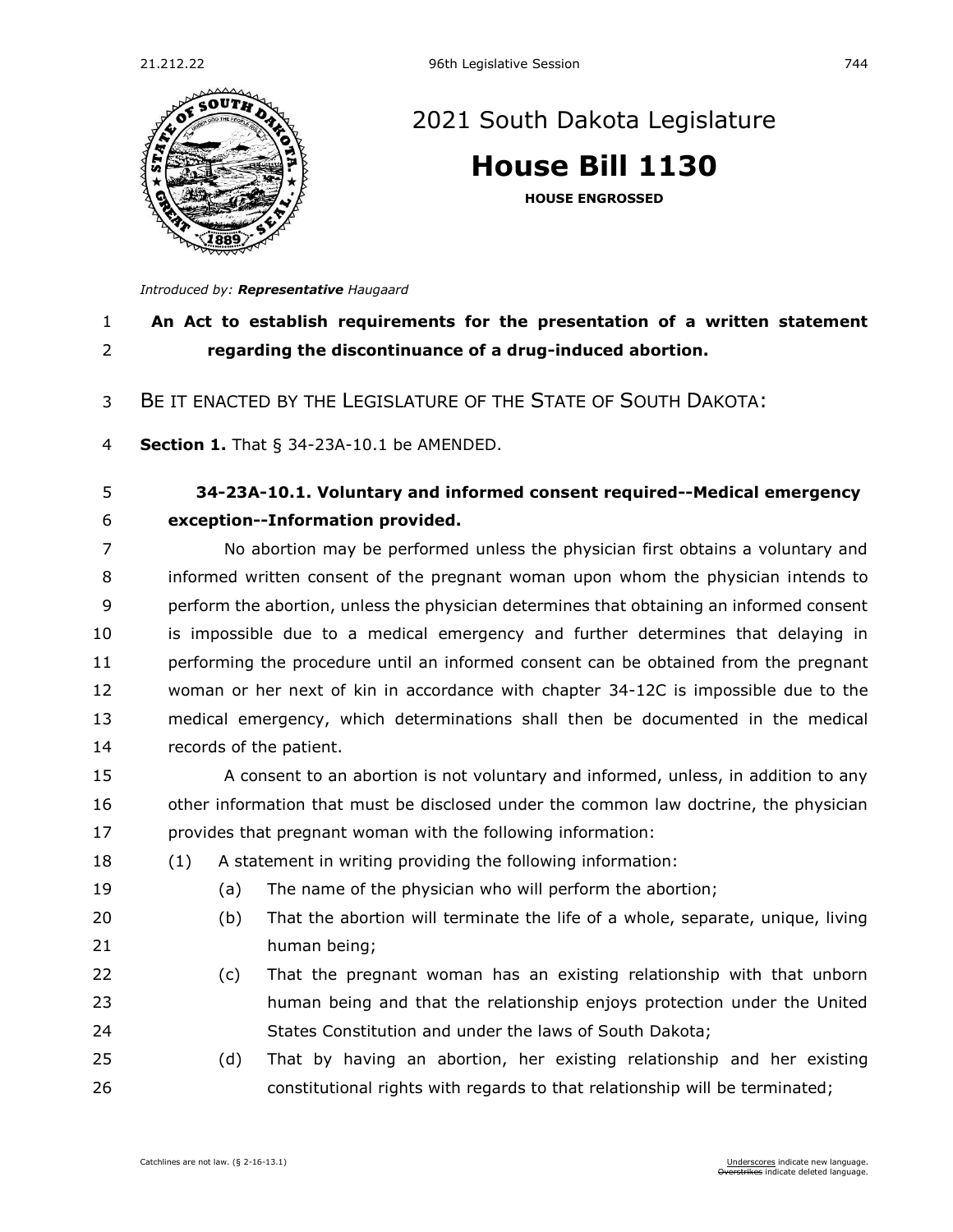| 1              | (e) | A description of all known medical risks of the procedure and statistically        |
|----------------|-----|------------------------------------------------------------------------------------|
| $\overline{2}$ |     | significant risk factors to which the pregnant woman would be subjected,           |
| 3              |     | including:                                                                         |
| 4              |     | (i)<br>Depression and related psychological distress;                              |
| 5              |     | Increased risk of suicide ideation and suicide;<br>(ii)                            |
| 6              |     | A statement setting forth an accurate rate of deaths due to abortions,<br>(iii)    |
| 7              |     | including all deaths in which the abortion procedure was a substantial             |
| 8              |     | contributing factor; and                                                           |
| 9              |     | All other known medical risks to the physical health of the woman,<br>(iv)         |
| 10             |     | including the risk of infection, hemorrhage, danger to subsequent                  |
| 11             |     | pregnancies, and infertility;                                                      |
| 12             | (f) | The probable gestational age of the unborn child at the time the abortion is       |
| 13             |     | to be performed, and a scientifically accurate statement describing the            |
| 14             |     | development of the unborn child at that age;                                       |
| 15             | (g) | The statistically significant medical risks associated with carrying her child to  |
| 16             |     | term compared to undergoing an induced abortion;                                   |
| 17             | (h) | That even after a pregnant mother takes Mifepristone, or another drug              |
| 18             |     | approved by the United States Food and Drug Administration for the same            |
| 19             |     | use, it is still possible to discontinue a drug-induced abortion by not taking     |
| 20             |     | the prescribed Misoprostol; and                                                    |
| 21             | (i) | That information on discontinuing a drug-induced abortion is available on the      |
| 22             |     | Department of Health website:                                                      |
| 23             | (i) | A written statement that sex-selective abortions are illegal in the State of       |
| 24             |     | South Dakota and that a pregnant mother cannot have an abortion, either            |
| 25             |     | solely or partly, due to the unborn child's sex, regardless of whether that        |
| 26             |     | unborn child is a girl or a boy or whether it is of the pregnant mother's free     |
| 27             |     | will or the result of the use of pressure and coercion; and                        |
| 28             | (k) | A written notification, prepared and provided to each abortion facility by the     |
| 29             |     | Department of Health, that contains the name, text, and telephone number           |
| 30             |     | of an organization fighting to end sex trafficking and states the following: "If   |
| 31             |     | someone is sexually abusing you or causing you to exchange sex for                 |
| 32             |     | something of value, and you want help, call 911, text, or call the number          |
| 33             |     | provided on this notice.".                                                         |
| 34             |     | The disclosures set forth above shall be provided to the pregnant woman in writing |
| 35             |     | and in person in full compliance with § 34-23A-56. The physician shall ensure that |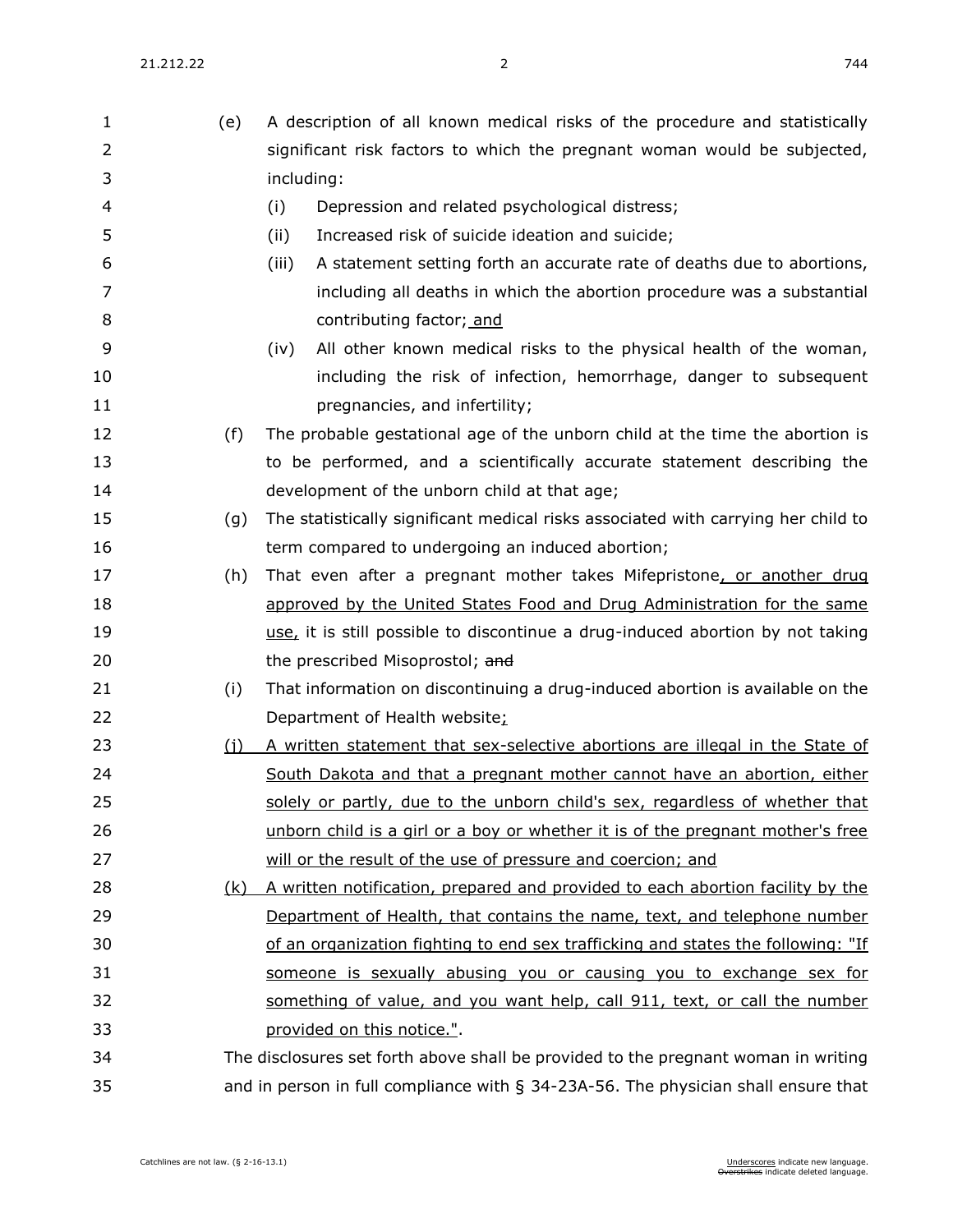21.212.22 3 744

 the pregnant woman signs each page of the written disclosure with the certification that she has read and understands all of the disclosures, prior to the patient signing a consent for the procedure. If the pregnant woman asks for a clarification or explanation of any particular disclosure, or asks any other question about a matter of significance to her, the explanation or answer shall be made in writing and be given to the pregnant woman before signing a consent for the procedure and shall be made part of the permanent medical record of the patient.

 Prior to the pregnant woman signing a consent to the abortion, she shall sign a written statement that indicates that the requirements of this section have been complied with. Prior to the performance of the abortion, the physician who is to perform the abortion shall receive a copy of the written disclosure documents required by this section, and shall certify in writing that all of the information described in those subdivisions has been provided to the pregnant woman, that 14 the physician is, to the best of his or her ability, satisfied that the pregnant woman has read the materials which are required to be disclosed, and that the physician believes she understands the information imparted;

- (2) A statement by telephone or in person, by the physician who is to perform the abortion, or by the referring physician, or by an agent of both, at least twenty-four hours before the abortion, providing the following information:
- (a) That medical assistance benefits may be available for prenatal care, childbirth, and neonatal care;
- (b) That the father of the unborn child is legally responsible to provide financial support for her child following birth, and that this legal obligation of the father exists in all instances, even in instances in which the father has offered to pay for the abortion;
- (c) The name, address, and telephone number of a pregnancy help center in **reasonable proximity of the abortion facility where the abortion will be** performed; and
- (d) That she has a right to review all of the material and information described in § [34-23A-1,](https://sdlegislature.gov/Statutes/Codified_Laws/DisplayStatute.aspx?Type=Statute&Statute=34-23A-1) §§ [34-23A-1.2](https://sdlegislature.gov/Statutes/Codified_Laws/DisplayStatute.aspx?Type=Statute&Statute=34-23A-1.2) to [34-23A-1.7,](https://sdlegislature.gov/Statutes/Codified_Laws/DisplayStatute.aspx?Type=Statute&Statute=34-23A-1.7) inclusive, § [34-23A-10.1,](https://sdlegislature.gov/Statutes/Codified_Laws/DisplayStatute.aspx?Type=Statute&Statute=34-23A-10.1) and § [34-23A-10.3,](https://sdlegislature.gov/Statutes/Codified_Laws/DisplayStatute.aspx?Type=Statute&Statute=34-23A-10.3) as well as the printed materials described in § [34-23A-10.3,](https://sdlegislature.gov/Statutes/Codified_Laws/DisplayStatute.aspx?Type=Statute&Statute=34-23A-10.3) and the website described in § [34-23A-10.4.](https://sdlegislature.gov/Statutes/Codified_Laws/DisplayStatute.aspx?Type=Statute&Statute=34-23A-10.4) The physician or the physician's agent shall inform the pregnant woman, orally or in writing, that the materials have been provided by the State of South Dakota at no charge to the pregnant woman. If the pregnant woman indicates, at any time, that she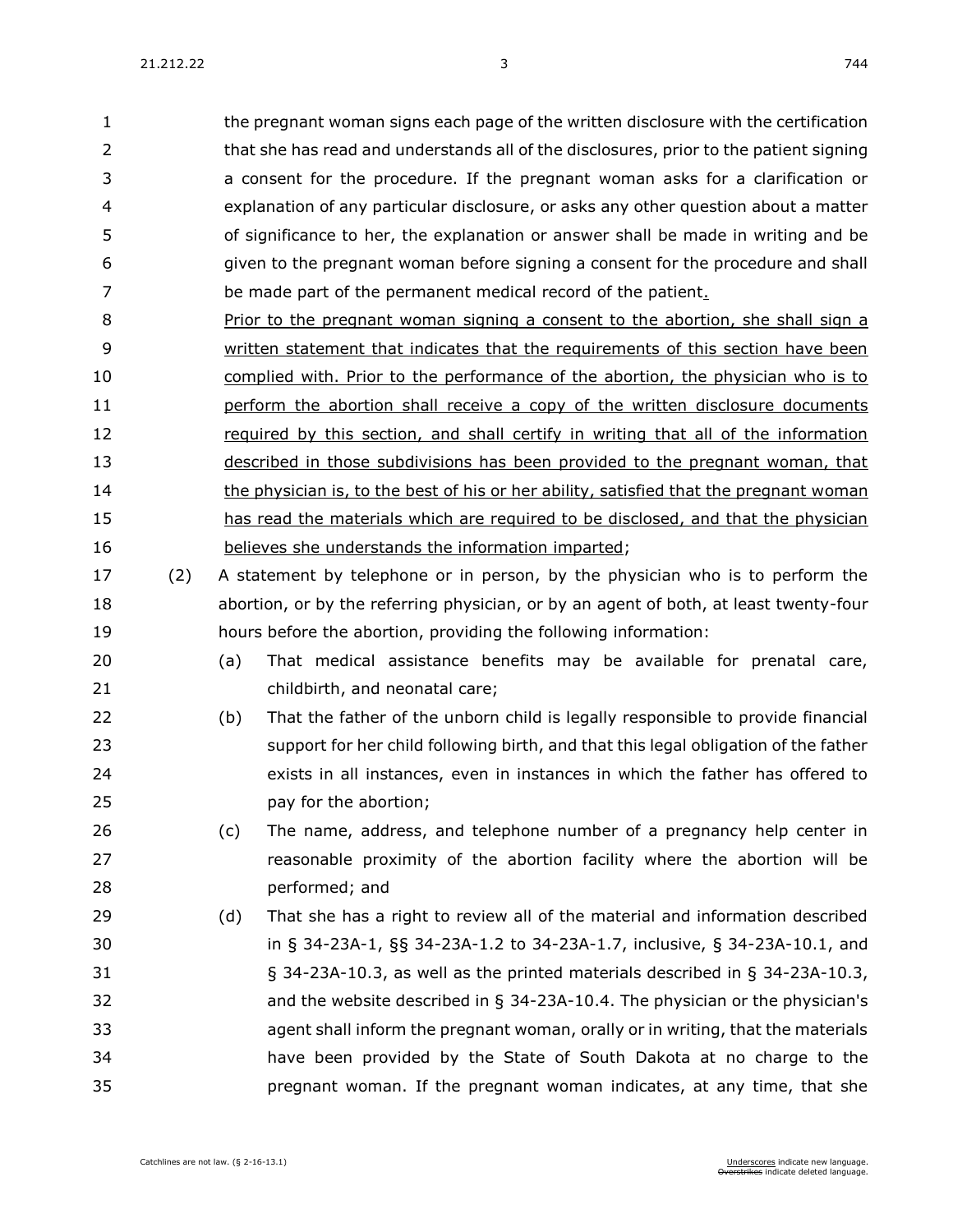21.212.22 **4** 744

 wants to review any of the materials described, such disclosures shall be either given to her at least twenty-four hours before the abortion or mailed to her at least seventy-two hours before the abortion by certified mail, restricted delivery to addressee, which means the postal employee can only deliver the mail to the addressee;

- (3) A written statement that sex-selective abortions are illegal in the State of South **Dakota and that a pregnant mother cannot have an abortion, either solely or partly,**  due to the unborn child's sex, regardless of whether that unborn child is a girl or a boy or whether it is of the pregnant mother's free will or the result of the use of pressure and coercion; and
- (4) A written notification, prepared and provided to each abortion facility by the **Department of Health, that contains the name, text, and telephone number of an organization fighting to end sex trafficking and states the following: "If someone is** 14 sexually abusing you or causing you to exchange sex for something of value, and **you want help, call 911, text, or call the number provided on this notice.".**

**Prior to the pregnant woman signing a consent to the abortion, she shall sign a** 17 written statement that indicates that the requirements of this section have been complied 18 with. Prior to the performance of the abortion, the physician who is to perform the abortion 19 shall receive a copy of the written disclosure documents required by this section, and shall 20 certify in writing that all of the information described in those subdivisions has been 21 provided to the pregnant woman, that the physician is, to the best of his or her ability, 22 satisfied that the pregnant woman has read the materials which are required to be 23 disclosed, and that the physician believes she understands the information imparted.

- (3) In the case of a pregnant woman who has been administered Mifepristone, or another drug approved by the United States Food and Drug Administration for the same use, the statement required by subsection (h) of subdivision (1) must also be duplicated and presented to the woman at the time of her release or discharge, immediately after the provision or administration of the first drug. The statement must be accompanied by a notice that includes:
- (a) The following verbiage: "If you decide you want to give birth to your child, even after the abortion process has begun, seek the assistance of a physician immediately."; and (b) The phone number, website, and any other contact information provided to the department by physicians or other entities, who or that have indicated